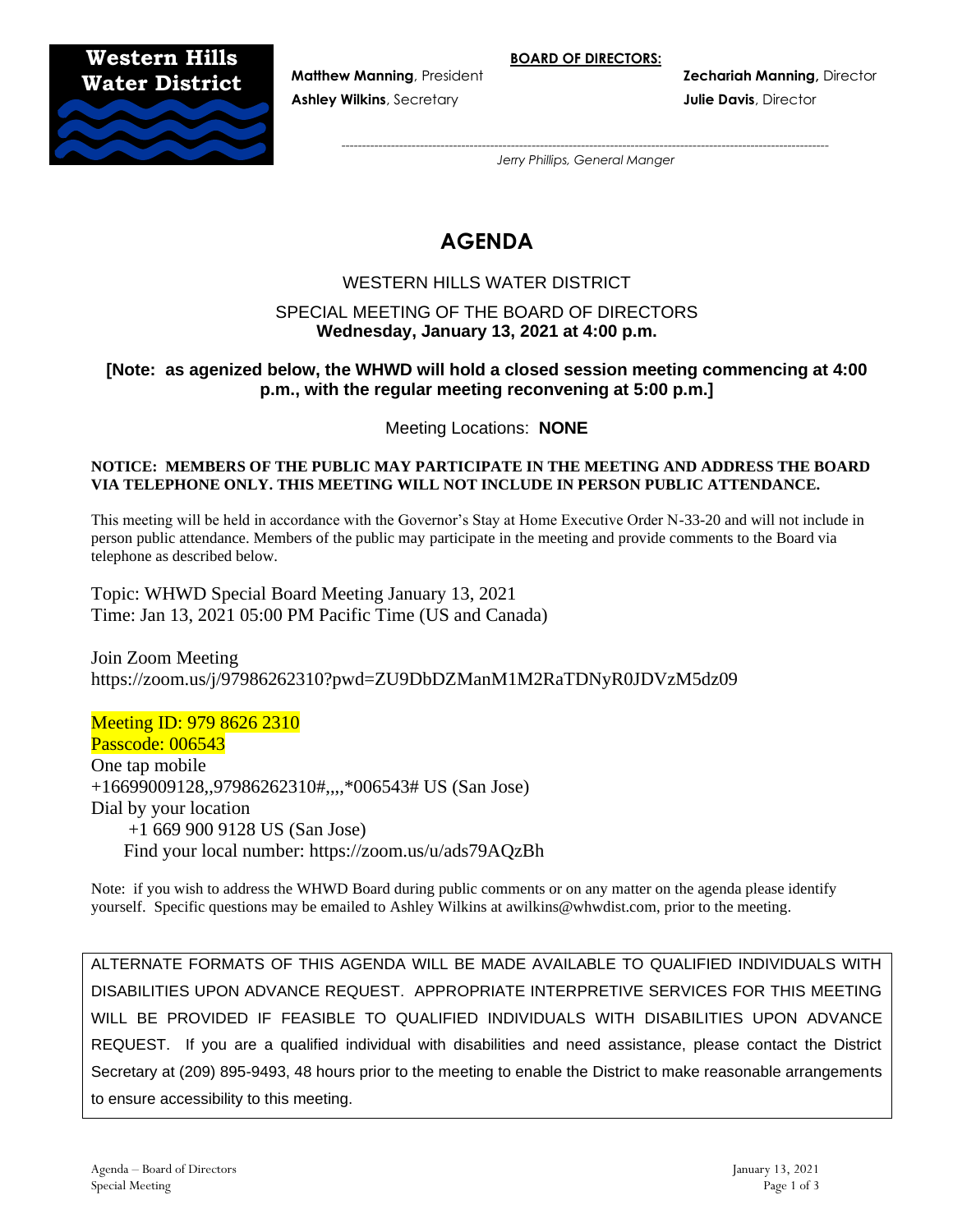*Any and all of the following agenda items are subject to action being taken by the Board of Directors by motion, resolution, or ordinance. Members of the public may address the Board of Directors concerning any agenda item during the Board's consideration of that item.*

- **1. Call meeting to order (4:00 p.m.)**
- **2. Roll Call**
- **3. Public Comments on Closed Session Items/Motion to Adjourn to Closed Session.**

**a. Conference with Legal Counsel – Anticipated Litigation California Government Code Section 54956.9(d)(4) Anticipated litigation: one potential case**

## **5:00 p.m. – Reconvene Open Session**

## **4. Reportable Actions Taken During Closed Session**

#### **5. Motion approving Consent Calendar**

*All matters listed hereunder shall be acted upon by a single vote of the Board. There will be no individual discussion of these items unless a member of the Board or the public so requests, in which event the matter shall be removed from the Consent Calendar and considered as a separate agenda item.*

- a. Approval of December 2020 Check and Warrants.
- b. Approval of minutes for regular meeting December 17, 2020 and special meeting December 28, 2020

#### **6. Written Communications**

#### **7. Action Items**

**a.** Review and interview valid applicants to appoint director to Board vacancies; consider motion to appoint valid applicants to Board vacancies.

Note: the format for interview and possible appointment shall be as follows:

1. The Board shall introduce a candidate and allow them to introduce themselves and provide any opening statement, if any.

2. The Board shall ask questions of the candidate and the candidate shall be allowed the opportunity to respond.

3. After the conclusion of the interview process, a member of the public may provide comments to the Board on the matter. The comment period must be limited to two minutes. Public comments shall be respectful and not be derogatory or disruptive.

4. At the conclusion of public comments, if any, the Board shall move to appoint a candidate for each vacancy.

**b.** Consideration and approval of Resolution No. 2021-01, a Resolution to Appoint new WHWD Treasurer/Assessor/Tax Collector.